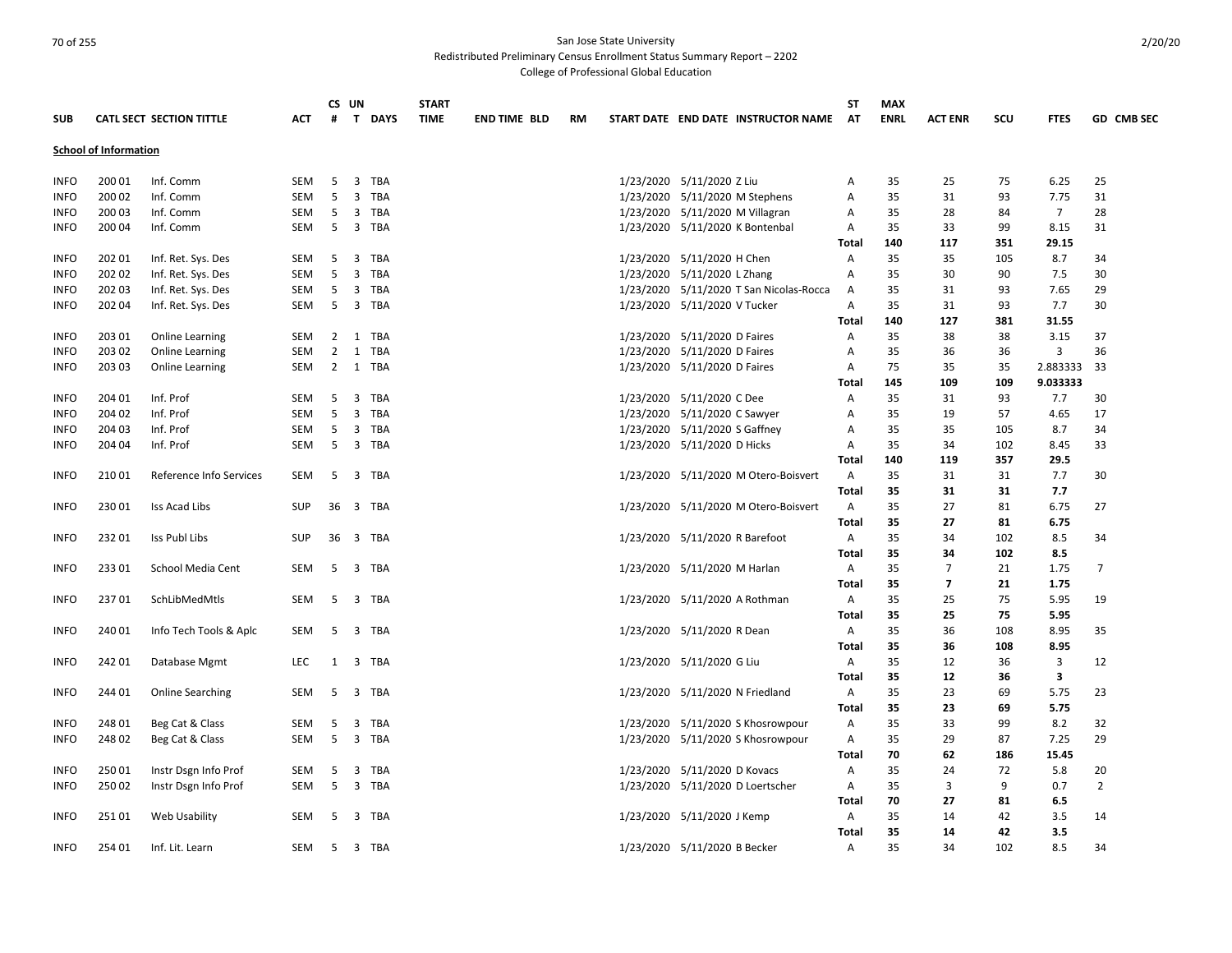Redistributed Preliminary Census Enrollment Status Summary Report – 2202

College of Professional Global Education

|             |         |                                 |            |                | CS UN |          | <b>START</b> |                     |    |                                                               | <b>ST</b>    | <b>MAX</b>  |                |                |             |                |
|-------------|---------|---------------------------------|------------|----------------|-------|----------|--------------|---------------------|----|---------------------------------------------------------------|--------------|-------------|----------------|----------------|-------------|----------------|
| <b>SUB</b>  |         | <b>CATL SECT SECTION TITTLE</b> | ACT        | #              |       | T DAYS   | <b>TIME</b>  | <b>END TIME BLD</b> | RM | START DATE END DATE INSTRUCTOR NAME                           | AT           | <b>ENRL</b> | <b>ACT ENR</b> | scu            | <b>FTES</b> | GD CMB SEC     |
|             |         |                                 |            |                |       |          |              |                     |    |                                                               | Total        | 35          | 34             | 102            | 8.5         |                |
| <b>INFO</b> | 25601   | Archy & Mnscpt                  | SEM        | 5              |       | 3 TBA    |              |                     |    | 1/23/2020 5/11/2020 D DeLorenzo                               | Α            | 35          | 34             | 102            | 8.45        | 33             |
|             |         |                                 |            |                |       |          |              |                     |    |                                                               | Total        | 35          | 34             | 102            | 8.45        |                |
| <b>INFO</b> | 25901   | Presrv Mgmt                     | SEM        | -5             |       | 3 TBA    |              |                     |    | 1/23/2020 5/11/2020 E Holmes                                  | Α            | 35          | 23             | 69             | 5.75        | 23             |
|             |         |                                 |            |                |       |          |              |                     |    |                                                               | Total        | 35          | 23             | 69             | 5.75        |                |
| <b>INFO</b> | 260A 01 | Prgrm and Srvcs for Chld        | <b>LEC</b> |                |       | 2 3 TBA  |              |                     |    | 1/23/2020 5/11/2020 P Peck                                    | Α            | 35          | 34             | 102            | 8.5         | 34             |
|             |         |                                 |            |                |       |          |              |                     |    |                                                               | Total        | 35          | 34             | 102            | 8.5         |                |
| <b>INFO</b> | 261A01  | Prgrm and Srvcs for Yas         | <b>LEC</b> | $\overline{2}$ |       | 3 TBA    |              |                     |    | 1/23/2020 5/11/2020 A Bernier                                 | Α            | 35          | 17             | 51             | 4.25        | 17             |
|             |         |                                 |            |                |       |          |              |                     |    |                                                               | <b>Total</b> | 35          | 17             | 51             | 4.25        |                |
| <b>INFO</b> | 263 01  | <b>Matrls For Chidrn</b>        | <b>LEC</b> |                |       | 2 3 TBA  |              |                     |    | 1/23/2020 5/11/2020 P Peck                                    | Α            | 35          | 22             | 66             | 5.5         | 22             |
|             |         |                                 |            |                |       |          |              |                     |    |                                                               | <b>Total</b> | 35          | 22             | 66             | 5.5         |                |
| <b>INFO</b> | 26601   | <b>Collection Mgmt</b>          | SEM        | - 5            |       | 3 TBA    |              |                     |    | 1/23/2020 5/11/2020 J Bodart                                  | Α            | 35          | 23             | 69             | 5.65        | 21             |
|             |         |                                 |            |                |       |          |              |                     |    |                                                               | Total        | 35          | 23             | 69             | 5.65        |                |
| <b>INFO</b> | 275 01  | Libr Sev Div Comm               | SEM        |                |       | 5 3 TBA  |              |                     |    | 1/23/2020 5/11/2020 K Rebmann                                 | Α            | 35          | 27             | 81             | 6.75        | 27             |
|             |         |                                 |            |                |       |          |              |                     |    |                                                               | Total        | 35          | 27             | 81             | 6.75        |                |
| <b>INFO</b> | 28101   | <b>Collog Contemp Iss</b>       | SEM        | 5              |       | 3 TBA    |              |                     |    | 1/23/2020 5/11/2020 D DeLorenzo                               | Α            | 35          | 21             | 63             | 5.2         | 20             |
| <b>INFO</b> | 28102   | <b>Collog Contemp Iss</b>       | SEM        | 5              |       | 1 TBA    |              |                     |    | 1/23/2020 5/11/2020 A Agee                                    | Α            | 35          | 13             | 39             | 1.083333    | 13             |
| <b>INFO</b> | 28103   | Colloq Contemp Iss              | SEM        | 5              |       | 1 TBA    |              |                     |    | 1/23/2020 5/11/2020 M Driscoll                                | Α            | 35          | 19             | 57             | 1.583333 19 |                |
| <b>INFO</b> | 28104   | Colloq Contemp Iss              | SEM        | 5              |       | 2 TBA    |              |                     |    | 1/23/2020 5/11/2020 D Buenting                                | Α            | 35          | 19             | 57             | 3.166667 19 |                |
| <b>INFO</b> | 28105   | <b>Collog Contemp Iss</b>       | SEM        | 5              |       | 2 TBA    |              |                     |    | 1/23/2020 5/11/2020 R Koh                                     | Α            | 35          | 9              | 27             | 1.5         | 9              |
| <b>INFO</b> | 28106   | Collog Contemp Iss              | SEM        | 5              |       | 1 TBA    |              |                     |    | 1/23/2020 5/11/2020 M Evangeliste                             | Α            | 35          | 7              | 21             | 0.583333    | $\overline{7}$ |
|             |         |                                 |            |                |       |          |              |                     |    |                                                               | Total        | 210         | 88             | 264            | 13.11667    |                |
| <b>INFO</b> | 28201   | Sem in Libr Mgmt                | SEM        | - 5            |       | 3 TBA    |              |                     |    | 1/23/2020 5/11/2020 J Horodyski                               | Α            | 35          | $\overline{7}$ | $\overline{7}$ | 1.75        | $\overline{7}$ |
| <b>INFO</b> | 28202   | Sem in Libr Mgmt                | <b>SEM</b> | 5              |       | 2 TBA    |              |                     |    | 1/23/2020 5/11/2020 S Gaffney                                 | Α            | 35          | 20             | 20             | 3.333333    | 20             |
| <b>INFO</b> | 28203   |                                 |            | -5             |       | 1 TBA    |              |                     |    |                                                               |              | 35          | 5              | 5              | 0.416667    | - 5            |
|             | 28204   | Sem in Libr Mgmt                | SEM        | 5              |       |          |              |                     |    | 1/23/2020 5/11/2020 P Sweeney<br>1/23/2020 5/11/2020 C Koontz | Α            | 35          |                | 14             | 1.166667 14 |                |
| <b>INFO</b> |         | Sem in Libr Mgmt                | SEM        |                |       | 1 TBA    |              |                     |    |                                                               | Α            |             | 14             |                |             |                |
|             |         |                                 |            |                |       |          |              |                     |    |                                                               | <b>Total</b> | 140         | 46             | 46             | 6.666667    |                |
| <b>INFO</b> | 284 01  | Sem Archiv Rec Mgmt             | SEM        | - 5            |       | 2 TBA    |              |                     |    | 1/23/2020 5/11/2020 L Gleason                                 | Α            | 35          | 25             | 25             | 4.166667    | 25             |
|             |         |                                 |            |                |       |          |              |                     |    |                                                               | Total        | 35          | 25             | 25             | 4.166667    |                |
| <b>INFO</b> | 285 01  | App. Res. Methods               | SEM        | 5              | 3     | TBA      |              |                     |    | 1/23/2020 5/11/2020 S Walter                                  | Α            | 35          | 19             | 19             | 4.75        | 19             |
| <b>INFO</b> | 285 02  | App. Res. Methods               | SEM        | 5              | 3     | TBA      |              |                     |    | 1/23/2020 5/11/2020 R Jefferson                               | Α            | 35          | 35             | 35             | 8.75        | 35             |
| <b>INFO</b> | 285 03  | App. Res. Methods               | SEM        | -5             |       | 3 TBA    |              |                     |    | 1/23/2020 5/11/2020 L Luo                                     | A            | 35          | 18             | 18             | 4.45        | 17             |
|             |         |                                 |            |                |       |          |              |                     |    |                                                               | Total        | 105         | 72             | 72             | 17.95       |                |
| <b>INFO</b> | 28701   | Sem Inf Sci                     | SEM        | 5              | 3     | TBA      |              |                     |    | 1/23/2020 5/11/2020 M Stephens                                | Α            | 35          | 33             | 33             | 8.25        | 33             |
|             |         |                                 |            |                |       |          |              |                     |    |                                                               | Total        | 35          | 33             | 33             | 8.25        |                |
| <b>INFO</b> | 28901   | Adv Topics Libr & Info Sci      | <b>SUP</b> |                |       | 25 3 TBA |              |                     |    | 1/23/2020 5/11/2020 L Main                                    | Α            | 85          | 50             | 150            | 12.5        | 50             |
|             |         |                                 |            |                |       |          |              |                     |    |                                                               | <b>Total</b> | 85          | 50             | 150            | 12.5        |                |
| <b>INFO</b> | 294 02  | Prof Exp Intern                 | <b>SUP</b> |                |       | 25 2 TBA |              |                     |    | 1/23/2020 5/11/2020 L Main                                    | Α            | 25          | 3              | 6              | 0.5         | 3              |
| <b>INFO</b> | 294 03  | Prof Exp Intern                 | <b>SUP</b> | 25             |       | 3 TBA    |              |                     |    | 1/23/2020 5/11/2020 L Main                                    | Α            | 35          | $\overline{7}$ | 21             | 1.75        | $\overline{7}$ |
| <b>INFO</b> | 294 04  | Prof Exp Intern                 | <b>SUP</b> |                |       | 25 4 TBA |              |                     |    | 1/23/2020 5/11/2020 L Main                                    | Α            | 25          | $\overline{2}$ | 8              | 0.666667    | $\overline{2}$ |
|             |         |                                 |            |                |       |          |              |                     |    |                                                               | Total        | 85          | 12             | 35             | 2.916667    |                |
| <b>INFO</b> | 295 01  | Sch Libr Fieldwork              | SUP        | 25             |       | 3 TBA    |              |                     |    | 1/23/2020 5/11/2020 M Harlan                                  | Α            | 30          | 6              | 18             | 1.4         | 4              |
|             |         |                                 |            |                |       |          |              |                     |    |                                                               | Total        | 30          | 6              | 18             | 1.4         |                |
| <b>INFO</b> | 298 01  | Special Study                   | SUP        | 25             |       | 1 TBA    |              |                     |    | 1/23/2020 5/11/2020 D Faires                                  | Α            | 25          | 0              | 0              | $\mathbf 0$ | 0              |
| <b>INFO</b> | 298 02  | Special Study                   | <b>SUP</b> | 25             |       | 2 TBA    |              |                     |    | 1/23/2020 5/11/2020 D Faires                                  | Α            | 25          | 0              | 0              | $\mathbf 0$ | $\Omega$       |
| <b>INFO</b> | 298 03  | Special Study                   | <b>SUP</b> |                |       | 25 3 TBA |              |                     |    | 1/23/2020 5/11/2020 D Faires                                  | A            | 25          | $\overline{3}$ | q              | 0.75        | з              |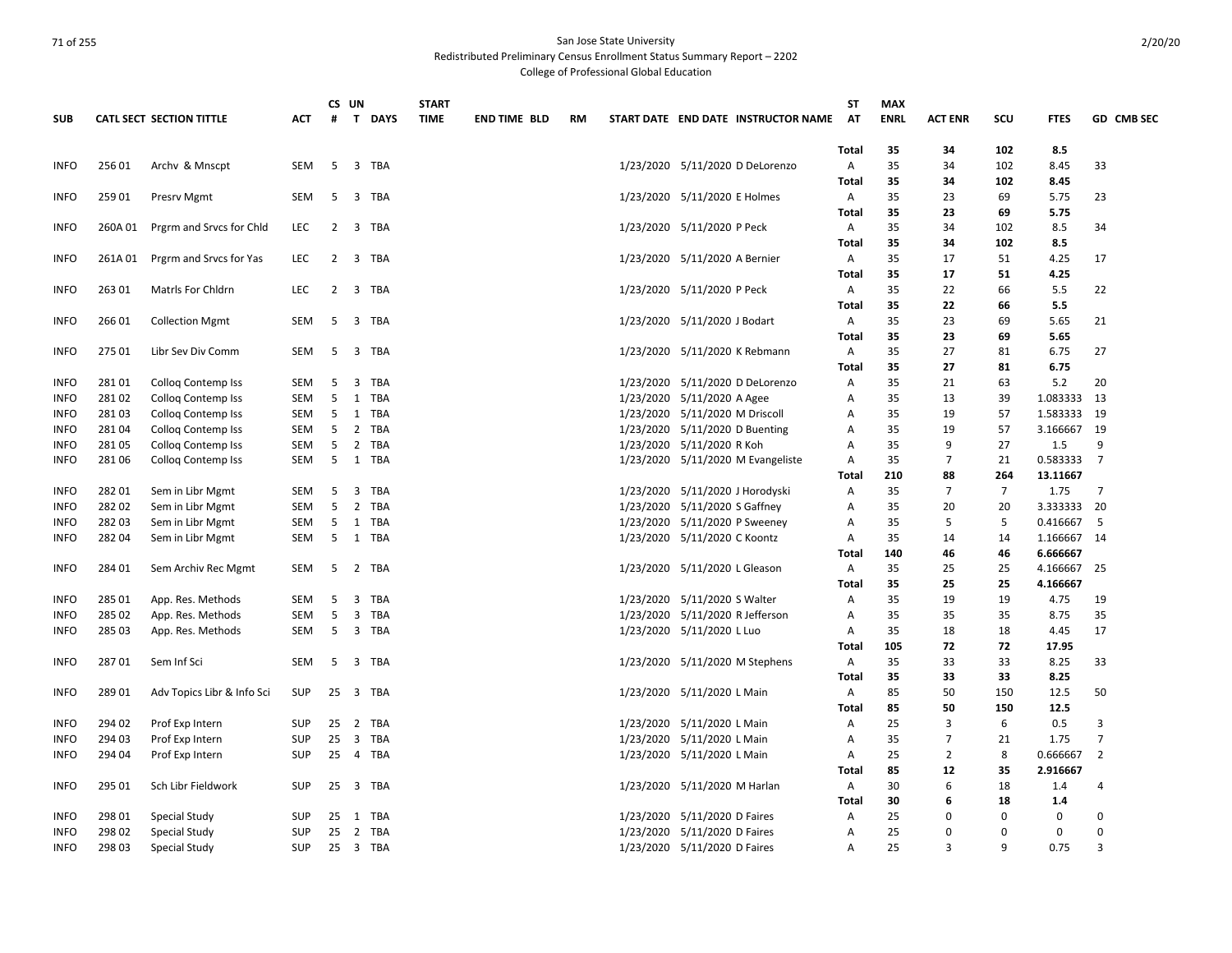Redistributed Preliminary Census Enrollment Status Summary Report – 2202

College of Professional Global Education

| <b>SUB</b>  |                                    | <b>CATL SECT SECTION TITTLE</b> | <b>ACT</b> | CS UN<br># | <b>DAYS</b> | <b>START</b><br><b>TIME</b> | <b>END TIME BLD</b> | RM | START DATE END DATE INSTRUCTOR NAME | ST<br>AT | <b>MAX</b><br><b>ENRL</b> | <b>ACT ENR</b> | SCU      | <b>FTES</b> | <b>GD CMB SEC</b> |
|-------------|------------------------------------|---------------------------------|------------|------------|-------------|-----------------------------|---------------------|----|-------------------------------------|----------|---------------------------|----------------|----------|-------------|-------------------|
| <b>INFO</b> | 298 04                             | Special Study                   | <b>SUP</b> |            | 25 3 TBA    |                             |                     |    | 1/23/2020 5/11/2020 D Faires        |          | 25                        |                | b        | 0.5         |                   |
| <b>INFO</b> | 298 05                             | Special Study                   | <b>SUP</b> |            | 25 3 TBA    |                             |                     |    | 1/23/2020 5/11/2020 D Faires        | A        | 25                        | 0              | $\Omega$ |             |                   |
|             |                                    |                                 |            |            |             |                             |                     |    |                                     | Total    | 125                       |                | 15       | 1.25        |                   |
| <b>INFO</b> | 299 01                             | MA Thesis/Project               | <b>SEM</b> |            | 25 3 TBA    |                             |                     |    | 1/23/2020 5/11/2020 L Main          | A        | b                         | $\Omega$       | $\Omega$ |             | - 0               |
|             |                                    |                                 |            |            |             |                             |                     |    |                                     | Total    | 6                         | 0              | 0        | 0           |                   |
|             | <b>School of Information Total</b> |                                 |            |            |             |                             |                     |    | 2156                                | 1321     | 3330                      | 294.6          |          |             |                   |